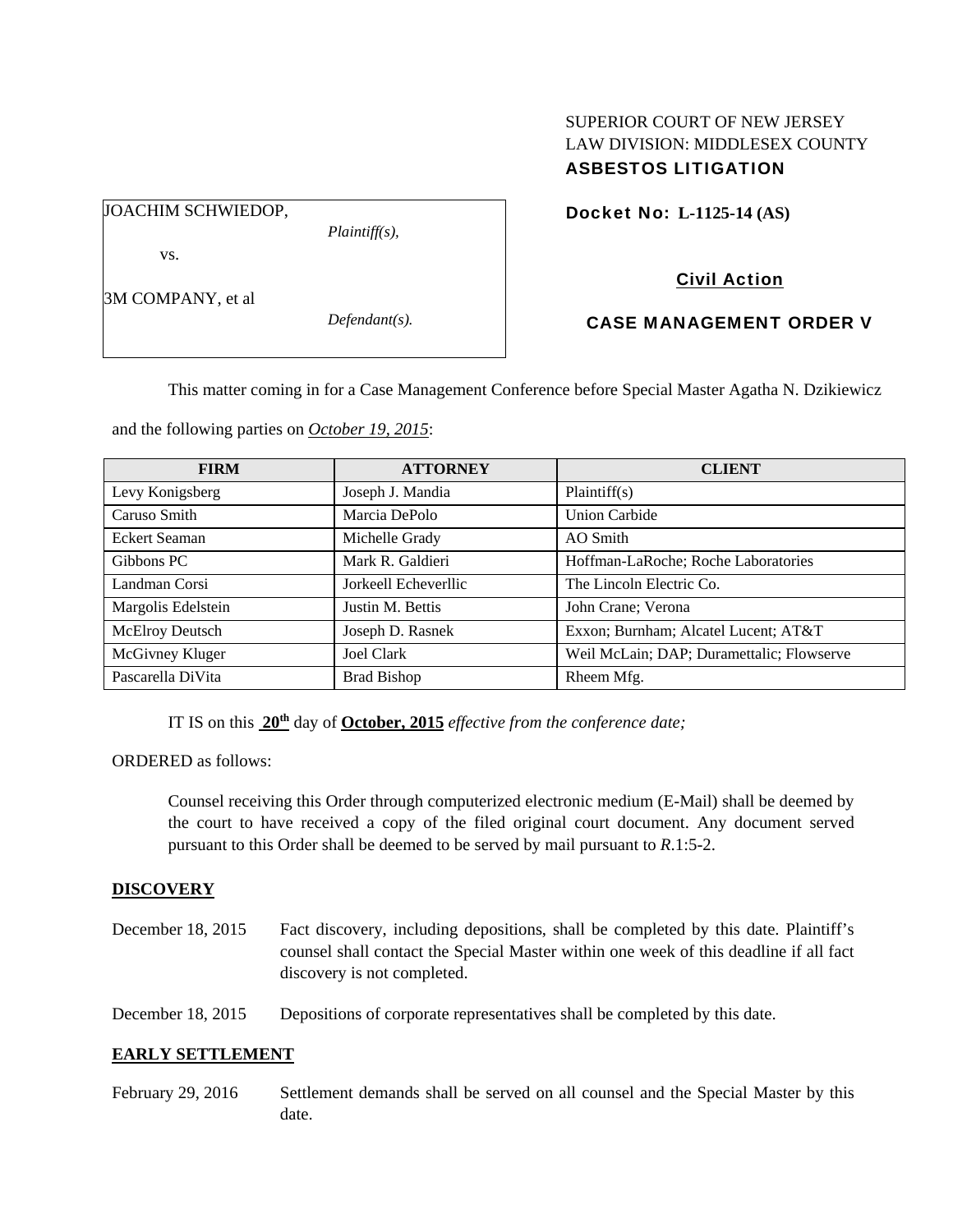#### **SUMMARY JUDGMENT MOTION PRACTICE**

| Plaintiff's counsel shall advise, in writing, of intent not to oppose motions by this date. |
|---------------------------------------------------------------------------------------------|
| Summary judgment motions shall be filed no later than this date.                            |
| Last return date for summary judgment motions.                                              |
|                                                                                             |

#### **MEDICAL DEFENSE**

|  | November 20, 2015 | Plaintiff shall serve medical expert reports by this date. |
|--|-------------------|------------------------------------------------------------|
|--|-------------------|------------------------------------------------------------|

- November 20, 2015 Upon request by defense counsel, plaintiff is to arrange for the transfer of pathology specimens and x-rays, if any, by this date.
- March 31, 2016 Defendants shall identify its medical experts and serve medical expert reports, if any, by this date. **In addition, defendants shall notify plaintiff's counsel (as well as all counsel of record) of a joinder in an expert medical defense by this date.**

#### **LIABILITY EXPERT REPORTS**

- January 15, 2016 Plaintiff shall identify its liability experts and serve liability expert reports or a certified expert statement by this date or waive any opportunity to rely on liability expert testimony.
- March 31, 2016 Defendants shall identify its liability experts and serve liability expert reports, if any, by this date or waive any opportunity to rely on liability expert testimony.

#### **ECONOMIST EXPERT REPORTS**

- February 29, 2016 Plaintiff shall identify its expert economists and serve expert economist report(s), if any, by this date or waive any opportunity to rely on economic expert testimony.
- March 31, 2016 Defendants shall identify its expert economists and serve expert economist report(s), if any, by this date or waive any opportunity to rely on economic expert testimony.

#### **EXPERT DEPOSITIONS**

April 29, 2016 Expert depositions shall be completed by this date. To the extent that plaintiff and defendant generic experts have been deposed before, the parties seeking that deposition in this case must file an application before the Special Master and demonstrate the necessity for that deposition. To the extent possible, documents requested in a deposition notice directed to an expert shall be produced three days in advance of the expert deposition. The expert shall not be required to produce documents that are readily accessible in the public domain.

\_\_\_\_\_\_\_\_\_\_\_\_\_\_\_\_\_\_\_\_\_\_\_\_\_\_\_\_\_\_\_\_\_\_\_\_\_\_\_\_\_\_\_\_\_\_\_\_\_\_\_\_\_\_\_\_\_\_\_\_\_\_\_\_\_\_\_\_\_\_\_\_\_\_\_\_\_\_\_\_\_\_\_\_\_\_\_\_\_\_\_\_\_\_\_\_\_\_\_\_\_\_\_\_\_\_\_\_\_\_